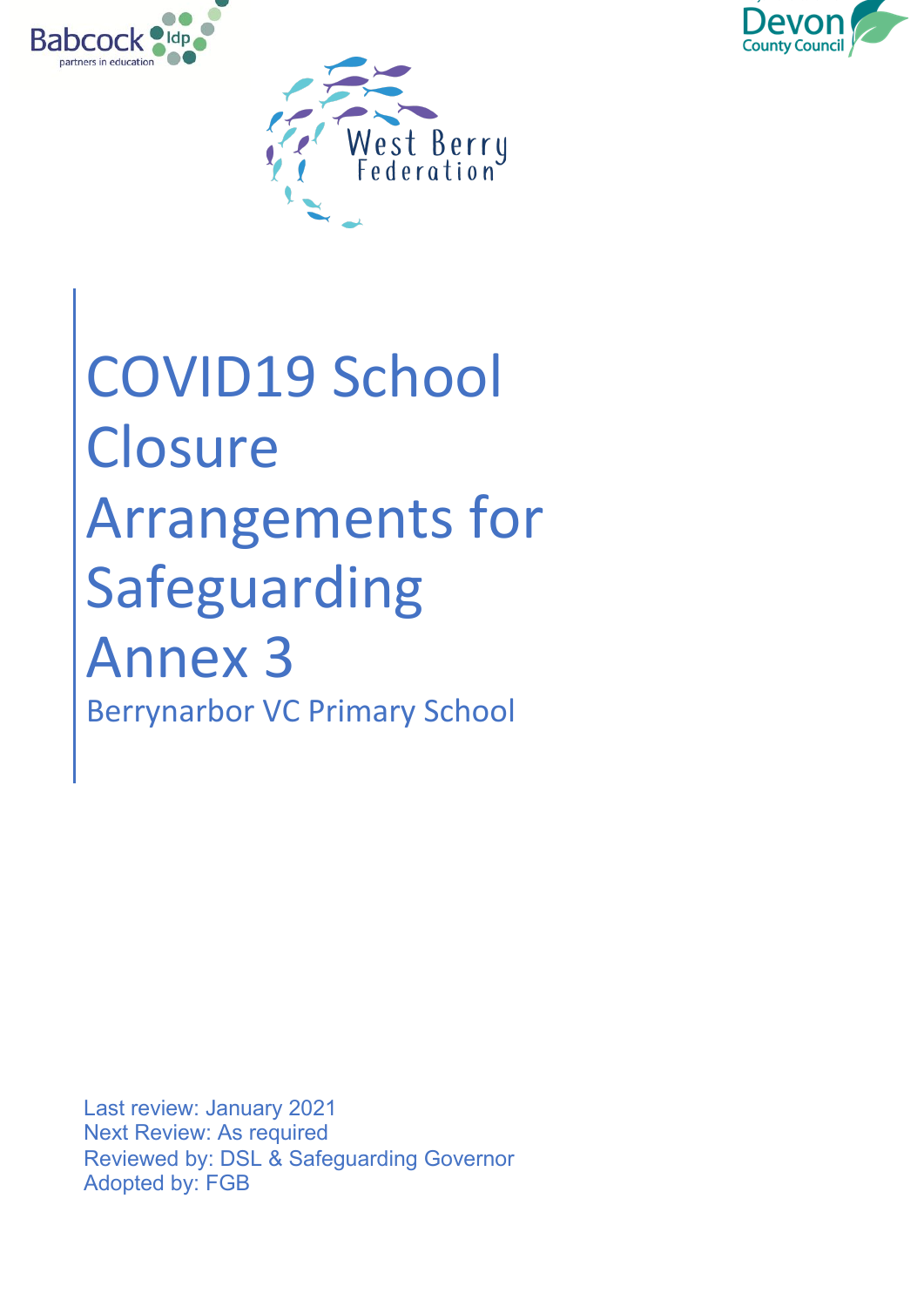#### **CORONA VIRUS school closure arrangements for Safeguarding and Child Protection at Berrynarbor VC Primary School Appendix 3**

- Policy owner: Su Carey, DSL
- Date ratified by governors: 21.01.21

● Date shared with staff: 21.01.21

*Contents: 1.0 Context*

- *2.0 Vulnerable children*
	- *2.1 Attendance monitoring*
	- *2.2 How will this look in our schools*
	- *2.3 Those vulnerable children not attending school*
- *3.0 Designated Safeguarding Lead*
	- *3.1 DSL in school*
	- *3.2 Informing staff*
- *4.0 Reporting a concern*
	- *4.1 Reporting a concern about an adult/the HT*
- *5.0 Safeguarding training and induction*
- *6.0 Safer recruitment/volunteers and movement of staff*
- *7.0 Online safety in schools and colleges*
	- *7.1 Children and online safety away from school and college*
	- *7.2 Online safety at home*
- *8.0 Supporting children not in school*
- *9.0 Peer-on-Peer abuse*

### **1.0 Context**

*This appendix has been developed in response to and aligned to DfE guidance [Restricting](https://www.gov.uk/government/publications/actions-for-schools-during-the-coronavirus-outbreak) [attendance](https://www.gov.uk/government/publications/actions-for-schools-during-the-coronavirus-outbreak) during the national lockdown: schools updated 7 th January 2021 and the Schools Safeguarding of Vulnerable Children during Covid-19 updated by Devon LA 12 th January 2021.*

From 6<sup>th</sup> January 2021 parents were asked to keep their children at home, wherever possible, and for schools to remain open only for those children of workers **critical to the COVID response** - who absolutely need to attend.

Schools and all childcare providers were asked to provide care for a limited number of children –

- **children who are vulnerable** (see para 2), and
- children whose parents are critical to the COVID response and cannot be safely cared for at home.

This appendix of the Safeguarding, and Child Protection policy contains details of our individual safeguarding arrangements during this period of time and is likely to be reviewed at regular intervals particularly when new advice is released by the LA.

It remains the case that **safeguarding is everybody's responsibility**, therefore this additional information needs to be shared with all staff and volunteers who in turn must read, digest and seek support from their DSL team or school leaders if further clarification is required. All staff should continue to have access to the Child Protection policy, Code of Conduct and KCSiE 2020 where further details and information can be found.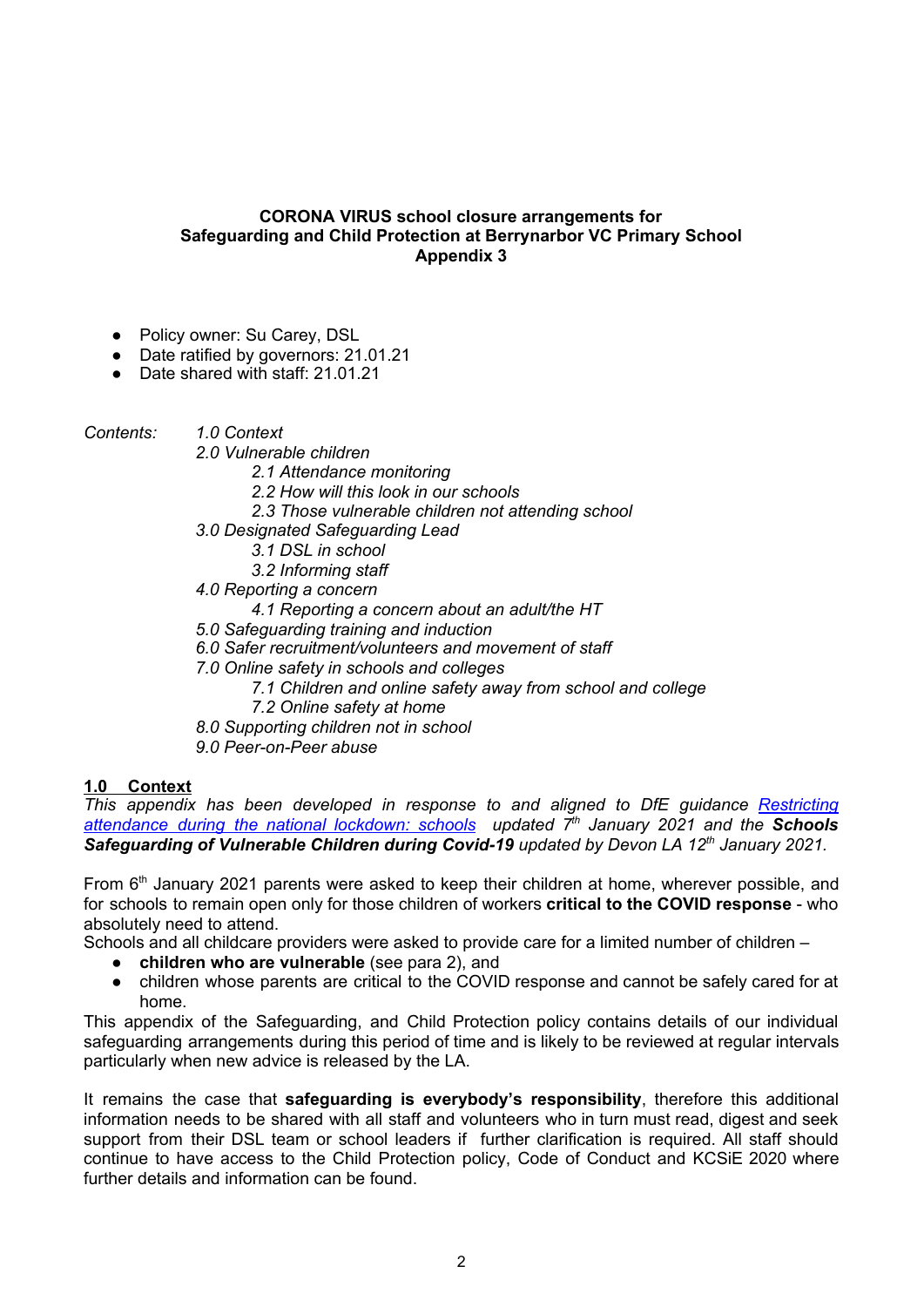The schools' safeguarding team (DSL, Safeguarding Governor etc) and their contact details can be found in the main body of the Schools Safeguarding Policy. Changes to the DSL and DDSL during these exceptional circumstances can be found in para 3 of this appendix. Any changes will be shared with all staff and volunteers of the school.

## **2.0 DfE Vulnerable children**

#### **As per Dec 31 st 2020 - Vulnerable children and young people include those who:**

- are assessed as being in need under section 17 of the Children Act 1989, including children and young people who have a child in need plan, a child protection plan or who are a looked-after child
- have an education, health and care (EHC) plan
- have been identified as otherwise vulnerable by educational providers or local authorities (including children's social care services), and who could therefore benefit from continued full-time attendance, this might include:
	- o children and young people on the edge of receiving support from children's social care services or in the process of being referred to children's services
	- o adopted children or children on a special guardianship order
	- o those at risk of becoming NEET ('not in employment, education or training')
	- o those living in temporary accommodation
	- o those who are young carers
	- o those who may have difficulty engaging with remote education at home (for example due to a lack of devices or quiet space to study)
	- o care leavers
	- o others at the provider and local authority's discretion including pupils and students who need to attend to receive support or manage risks to their mental health

School leaders must also consider the health, safety and wellbeing of staff and all other children attending the setting. If a child is unwell, or showing the symptoms of Coronavirus (as defined by current government guidelines) or the school has information that parents are not following current government guidelines they will expect the child to remain at home and offer provision and support remotely informing relevant partner agencies. This will include establishing regular contact with the family until such time as they have adhered to guidelines enabling the now well or symptom free child to return to school. Leaders will use their professional discretion, working with any partner agencies and LA officers should other exceptional circumstances exist whereby a child compromises the health, wellbeing or safety of staff or other children.

Berrynarbor VC Primary School will continue to work with and support children's social workers to help protect vulnerable children. This includes working with and supporting children's social workers and the local authority virtual school head (VSH) for looked-after and previously looked-after children. If current plans and support packages exist for these pupils the school will continue to provide for these as best as possible in conjunction with the relevant agencies. The lead person for this will be: Su Carey/Faye Poynter.

There is an expectation that vulnerable children who have a social worker will attend an education setting, so long as they do not have underlying health conditions that put them at risk. In circumstances where a parent does not want to bring their child to an education setting, and their child is considered vulnerable, the social worker and school will explore the reasons for this directly with the parent. Where parents are concerned about the risk of the child contracting CORONAVIRUS, Berrynarbor VC Primary School or the social worker will talk through these anxieties with the parent/carer following the advice set out by Public Health England. We will encourage our vulnerable children and young people to attend school, including remotely if needed.

### **2.1 Attendance monitoring**

Schools must continue to monitor and record attendance daily for all children, this must include vulnerable children, children of critical workers and children who are receiving remote learning.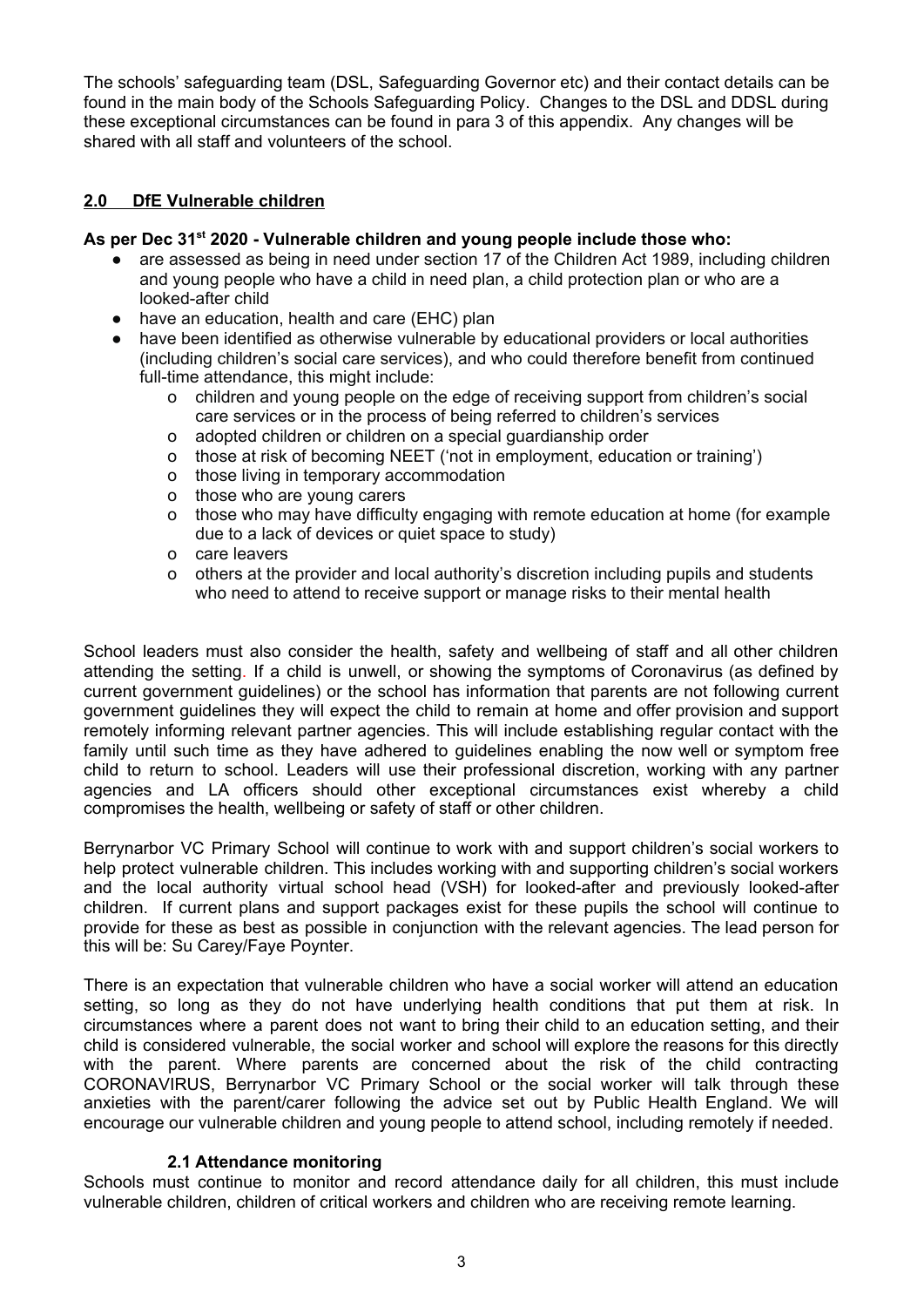Schools must record attendance using their usual in house attendance recording systems and the LA will monitor this data in their usual way, however schools must ensure that they are recording attendance using the appropriate attendance codes which are highlighted below.

If schools are unable to submit attendance using their usual in house attendance recording system, they must completed and submit the daily vulnerable children return instead.

The DSL or Deputy DSL will review their RAG ratings for this group at least weekly taking into account any reported concerns from school contact or any information from partner agencies such as ViST reports. Any changes will be recorded on the schools central vulnerable group spreadsheet and shared with the Headteacher if not DSL.

## **2.2 Vulnerable children - attendance**

Schools must expect vulnerable children to attend the setting 5 days a week. School should ensure that all vulnerable children are marked present or absent every day.

If a vulnerable child is also shielding (and this has been agreed as appropriate by all parties) school must code the child using the X attendance code.

If a vulnerable child is absent due to illness school must code the child using the I attendance code. If a vulnerable child is isolating due to possible contact with a positive case of Covid, school must code the child using the X attendance code for that period.

If vulnerable children are regularly absent from school and the school are not happy with reason for the absence (for example due to shielding) the school must follow usual absence escalation processes and contact the EWO team for support. If the setting feel that the child is risk the school must escalate their concerns appropriately to other agencies.

## **2.3 Critical worker children – attendance**

Where possible schools should offer children of critical workers access to onsite learning 5 days a week. School should ensure that all children of critical workers are marked present or absent every day.

If a child of a critical worker is absent as they only require provision on a part time basis the school must code the child using the C attendance code.

If a child of a critical worker is absent due to illness school must code the child using the I attendance code.

If a child of a critical worker is isolating due to possible contact with a positive case of Covid, school must code the child using the X attendance code for that period.

### **2.4 All other children – attendance**

School should ensure that all other children who are receiving remote learning are marked as attendance code X.

# **3.0 Designated Safeguarding Lead (DSL)**

Berrynarbor VC Primary School has a Designated Safeguarding Lead (DSL) and a number of Deputy DSL. During this extra ordinary situation their contact details are as follows:

| Role         | <b>Name</b>         | <b>Contact Number</b>     | <b>Email</b>                        |
|--------------|---------------------|---------------------------|-------------------------------------|
| Designated   | Su Carey            | Contact numbers for all   | careys@westberryfederation.org.uk   |
| Safeguarding |                     | DSL/DDSL are currently    |                                     |
| Lead         |                     | available to all staff on |                                     |
| Deputy       | Faye                | the shared drive.         | poynterf@westberryfederation.org.uk |
| Designated   | Poynter             |                           |                                     |
| Safeguarding |                     | Berrynarbor VC Primary    |                                     |
| Lead         |                     | School: 01271 883493      |                                     |
| Deputy       | Lucy Jones          |                           | jonesl@westberryfederation.org.uk   |
| Designated   |                     |                           |                                     |
| Safeguarding |                     |                           |                                     |
| Lead         |                     |                           |                                     |
| Deputy       | <b>Trefor Jones</b> |                           | jonest@westberryfederation.org.uk   |
| Designated   |                     |                           |                                     |
|              |                     |                           |                                     |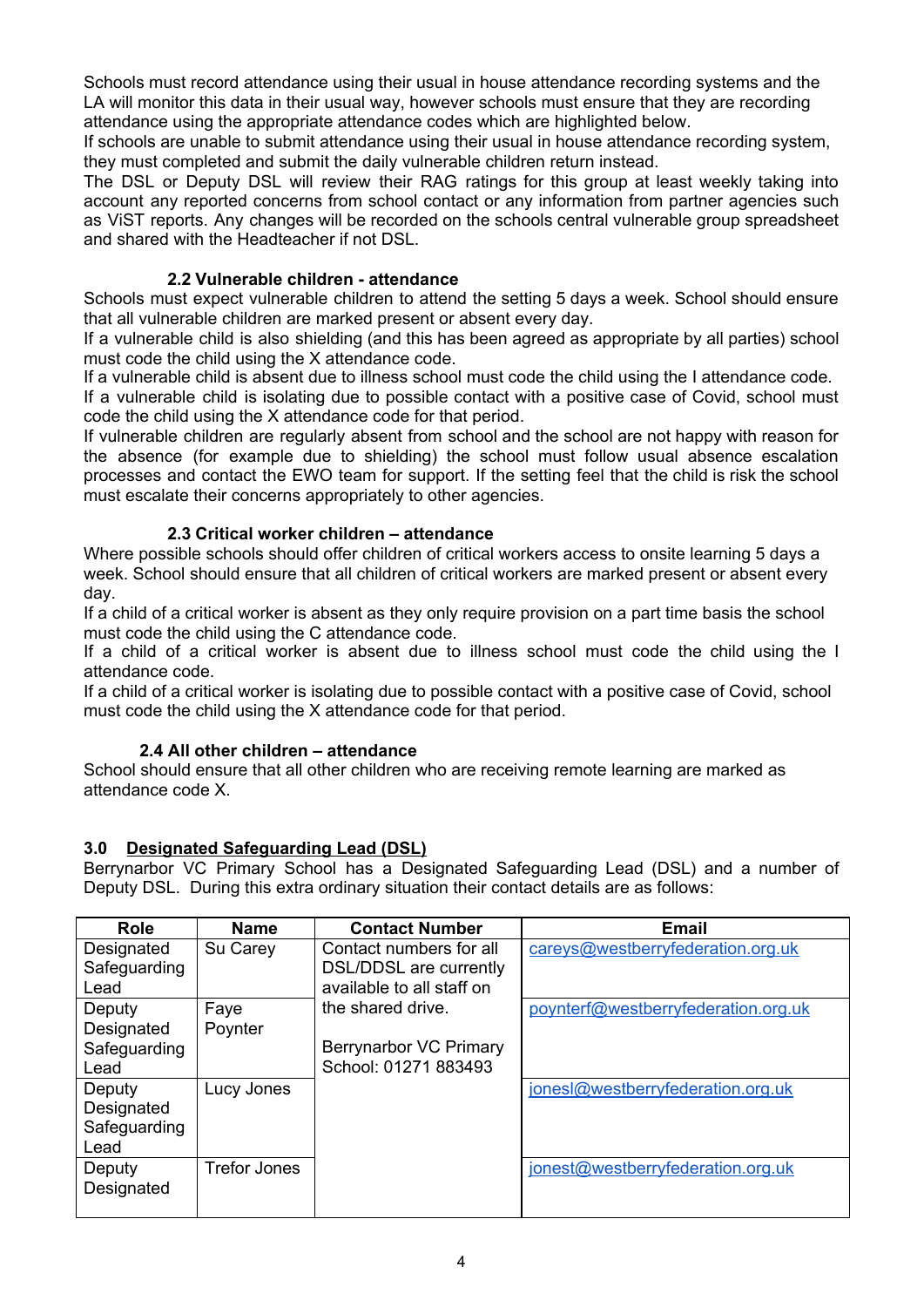| Safeguarding<br>Lead                         |                             |                                        |
|----------------------------------------------|-----------------------------|----------------------------------------|
| Deputy<br>Designated<br>Safeguarding<br>Lead | Tim Spelman                 | spelmant@westberryfederation.org.uk    |
| Deputy<br>Designated<br>Safeguarding<br>Lead | Julie Gooch                 | goochj@westberryfederation.org.uk      |
| Deputy<br>Designated<br>Safeguarding<br>Lead | Sarah<br><b>Hutchings</b>   | hutchingss@westberryfederation.org.uk  |
| Deputy<br>Designated<br>Safeguarding<br>Lead | Louise<br>Davidson          | davidsonl@westberryfederation.org.uk   |
| Safeguarding<br>Governor                     | David<br>Richardson         | richardsond@westberryfederation.org.uk |
| Safeguarding<br>Governor                     | <b>Rev Caroline</b><br>Raby | rabyc@westberryfederation.org.uk       |

## **3.1 DSL cover in school**

The optimal scenario is to have a trained DSL (or deputy) available on site. Where this is not the case a trained DSL (or deputy) will be available to be contacted via phone or online video - for example when working from home. Where a trained DSL (or deputy) is not on site, in addition to the above, a senior leader will assume responsibility for co-ordinating safeguarding on site. This might include updating and managing access to child protection records and liaising with the offsite DSL (or deputy) and as required liaising with children's social workers where they require access to children in need and/or to carry out statutory assessments at the school or college.

### **3.2 Informing staff**

It is important that all school staff and volunteers have access to a trained DSL (or deputy), or the named school leader, Berrynarbor VC Primary School will inform all staff and volunteers of changes to the details above.

Therefore, each day staff on site will be made aware of who that person is and how to speak to them. The DSL will continue to engage with social workers and attend all multi-agency meetings, which can be done remotely or seek support and liaise with Early Help professionals.

Any changes to the DSL on duty will also be shared with those staff working from home via email. School will also have a daily information board sharing the DSL and safeguarding contacts for the day for all staff working on site.

Any changes to the Safeguarding team details will also be shared with Babcock LDP and Devon County Council.

### **4.0 Reporting a concern**

Where staff have a concern about a child, they should continue to follow the process outlined in the school Safeguarding Policy which can be done remotely via email or through telephone. In the unlikely event that a member of staff cannot access any electronic system from home, they should email the Designated Safeguarding Lead, Headteacher or Safeguarding contact. This will ensure that the concern is received. Staff are reminded of the need to report any concern immediately and without delay. All staff should refresh themselves of the contact details for their local children's social care service: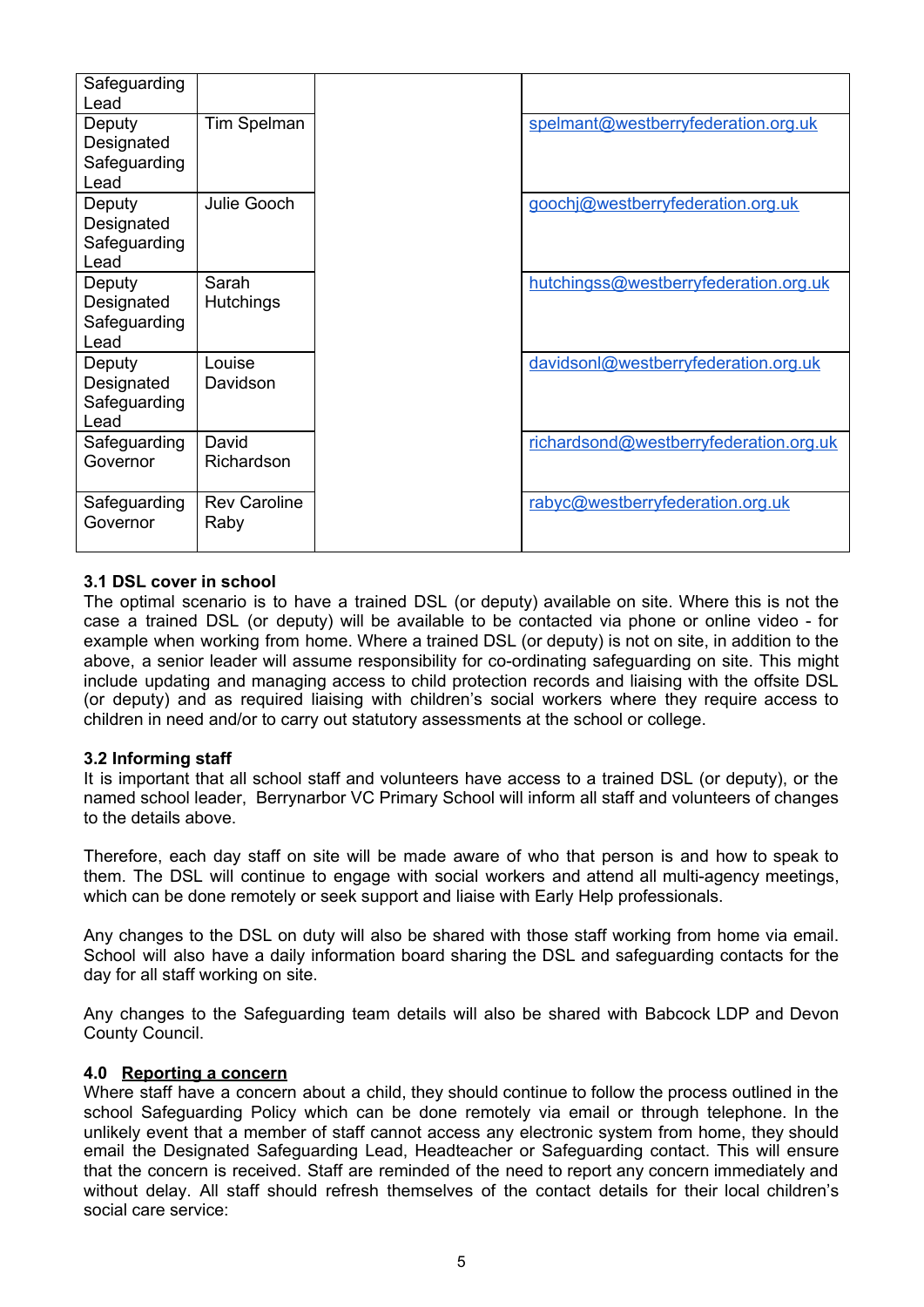## **For Early Help, Consultation and Enquiries please contact:**

Telephone: **0345 155 1071** Email: [mashsecure@devon.gov.uk](mailto:mashsecure@devon.gov.uk) Fax: 01392 448951 Enquiry Form available at: [https://new.devon.gov.uk/making-a-mash-enquiry](https://new.devon.gov.uk/educationandfamilies/child-protection/making-a-mash-enquiry)

Post: **Multi-Agency Safeguarding Hub, P.O. Box 723, Exeter EX1 9QS Emergency Duty Team** out of hours **0845 6000 388 Police** non-emergency 101

**For all LADO enquiries** Exeter (01392) 384964 [https://new.devon.gov.uk](https://new.devon.gov.uk/educationandfamilies/child-protection/managing-allegations-against-adults-working-with-children)

# **Early Help Team**

Senior Manager: TBC Manager Exeter and South: TBC Manager Mid & East: Ian Flett 07815 562 370 Manager South & West: Karen Hayes 07854 253424 Manager Northern: Sarah Simpson 07854 304 512

Locality Early Help Mailbox North: [earlyhelpnorthsecuremailbox@devon.gov.uk](mailto:earlyhelpnorthsecuremailbox@devon.gov.uk) Mid & East: [earlyhelpmideastsecuremailbox@devon.gov.uk](mailto:earlyhelpmideastsecuremailbox@devon.gov.uk) South & West: [earlyhelpsouthsecuremailbox@devon.gov.uk](mailto:earlyhelpsouthsecuremailbox@devon.gov.uk) Exeter: [earlyhelpexetersecuremailbox@devon.gov.uk](mailto:earlyhelpexetersecuremailbox@devon.gov.uk)

For emergencies outside of office hours please call: 0345 600 0388 or 0845 600 0388

### **4.1 Reporting a concern about an adult/the HT**

Where staff are concerned about an adult working with children in the school, they should report the concern to the Headteacher. If there is a requirement to make a notification to the Headteacher whilst away from school, this should be done verbally and followed up with an email to the Headteacher immediately.

Concerns around the Headteacher should be directed to the Chair of Governors: Donna Wright: [wrightd@westberryfederation.org.uk](mailto:wrightd@westberryfederation.org.uk) Andy Isaac: [isaaca@westberryfederation.org.uk](mailto:isaaca@westberryfederation.org.uk)

### **5.0 Safeguarding training and induction**

DSL training will continue to be available virtually, therefore it is important that any staff that are acting within a DSL or DDSL capacity undertakes appropriate level of training. All school staff must continue to have safeguarding training and have read part 1 of Keeping Children Safe in Education (2020), DSLs should ensure they communicate with staff any new local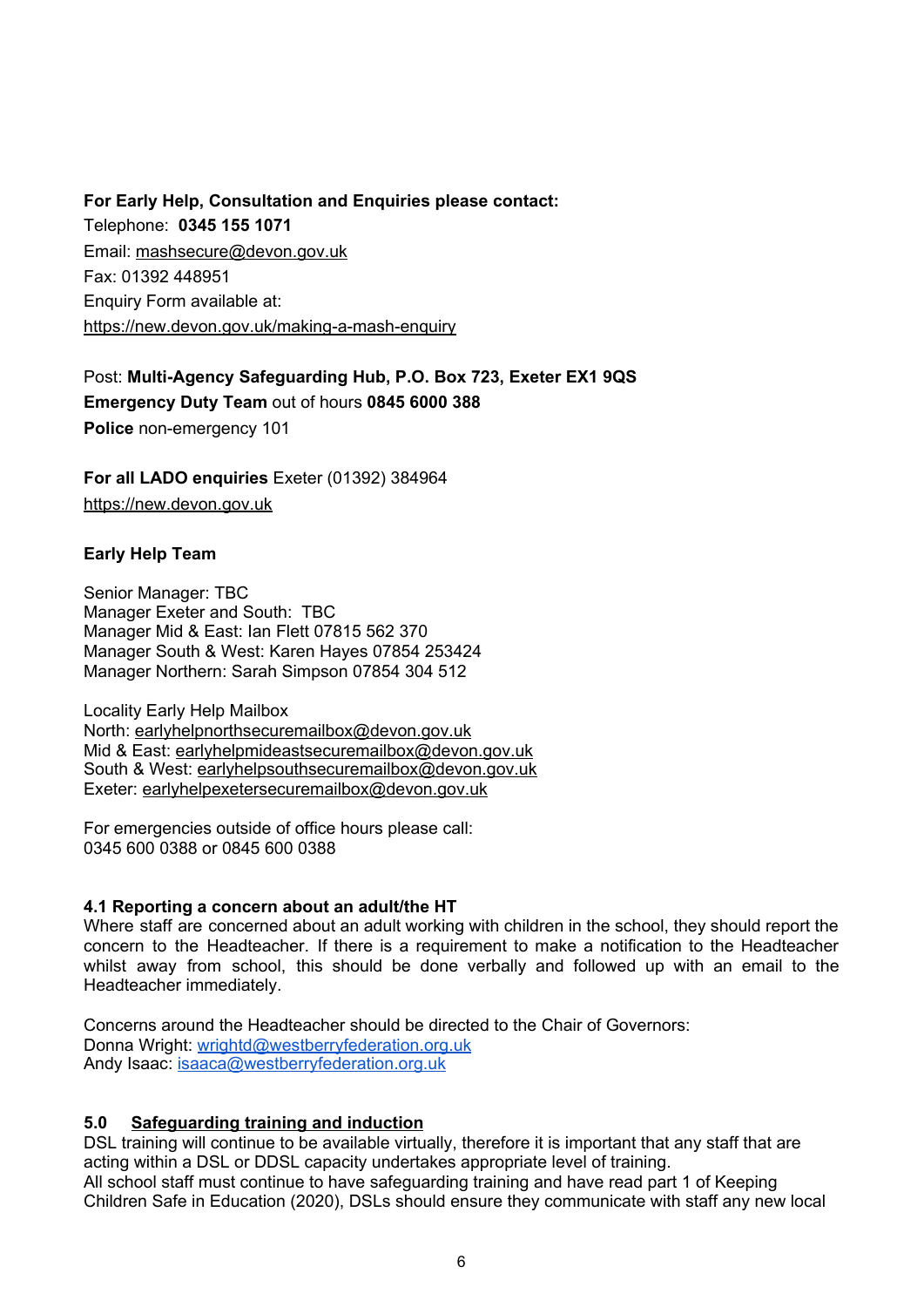arrangements, so they know what to do if they are worried about a child. This should be achieved through emails and similar electronic means.

Where new staff or volunteers are recruited they will continue to be provided with a safeguarding induction.

### **6.0 Safer recruitment/volunteers and movement of staff**

It remains essential that people who are unsuitable are not allowed to enter the children's workforce or gain access to children. When recruiting new staff, Berrynarbor VC Primary School will continue to follow the relevant safer recruitment processes for their setting, including, as appropriate, relevant sections in part 3 of Keeping Children Safe in Education (2020) (KCSIE).

In response to CORONAVIRUS, the Disclosure and Barring Service (DBS) has made changes to its guidance on standard and enhanced DBS ID checking to minimise the need for face-to-face contact. Where Berrynarbor VC Primary School are utilising volunteers, we will continue to follow the checking and risk assessment process as set out in paragraphs 183 -188 of KCSIE. Under **no circumstances** will a volunteer who has not been checked be left unsupervised or allowed to work in regulated activity. Berrynarbor VC Primary School will continue to follow the legal duty to refer to the DBS anyone who has harmed or poses a risk of harm to a child or vulnerable adult. Full details can be found at paragraph 179 of KCSIE. Berrynarbor VC Primary School will continue to consider and make referrals to the Teaching Regulation Agency (TRA) as per paragraph 182 of KCSIE and the TRA's 'Teacher misconduct advice for making a referral. During the coronavirus period all referrals should be made by emailing Misconduct. Teacher@education.gov.uk Whilst acknowledging the challenge of the current National emergency, it is essential from a safeguarding perspective that any school is aware, on any given day, which staff/volunteers will be in the school or college, and that appropriate checks have been carried out, especially for anyone engaging in regulated activity. As such, Berrynarbor VC Primary School will continue to keep the single central record (SCR) up to date as outlined in paragraphs 164 to 173 in KCSIE.

Where movement of staff within a Federation or Trust to a school that is not their normal place of work is required, schools should seek assurance from the Multi-Academy Trust or Federation HR Manager or equivalent Senior Leader that the member of staff has received appropriate safeguarding training and all pre-employment safeguarding requirements are in place. They should be identified as a visitor and do not need to be recorded within the SCR. Upon arrival, they must have access to a copy of the receiving setting's child protection policy,

confirmation of local processes and confirmation of DSL arrangements and contact details.

#### **7.0 Online safety in schools and colleges**

Berrynarbor VC Primary School will continue to provide a safe environment, including online. This includes the use of an online filtering system. Where students are using computers in school, appropriate supervision will be in place.

#### **7.1 Children and online safety away from school and college**

It is important that all staff who interact with children, including online, continue to look out for signs a child may be at risk or suffering abuse. Any such concerns should be dealt with as per the Child Protection Policy and where appropriate referrals should still be made to children's social care and as required, to the police. Online teaching should follow the same principles as set out in the code of conduct.

Berrynarbor VC Primary School will ensure any use of online learning tools and systems is in line with privacy and data protection/GDPR requirements. Below are some things to consider when delivering virtual lessons, especially where webcams are involved:

- No 1:1s, groups only, unless as a result of risk assessments confirmed with the Headteacher.
- Staff and children must wear suitable clothing, as should anyone else in the household.
- Any computers used should be in appropriate areas be mindful of picture in backgrounds.